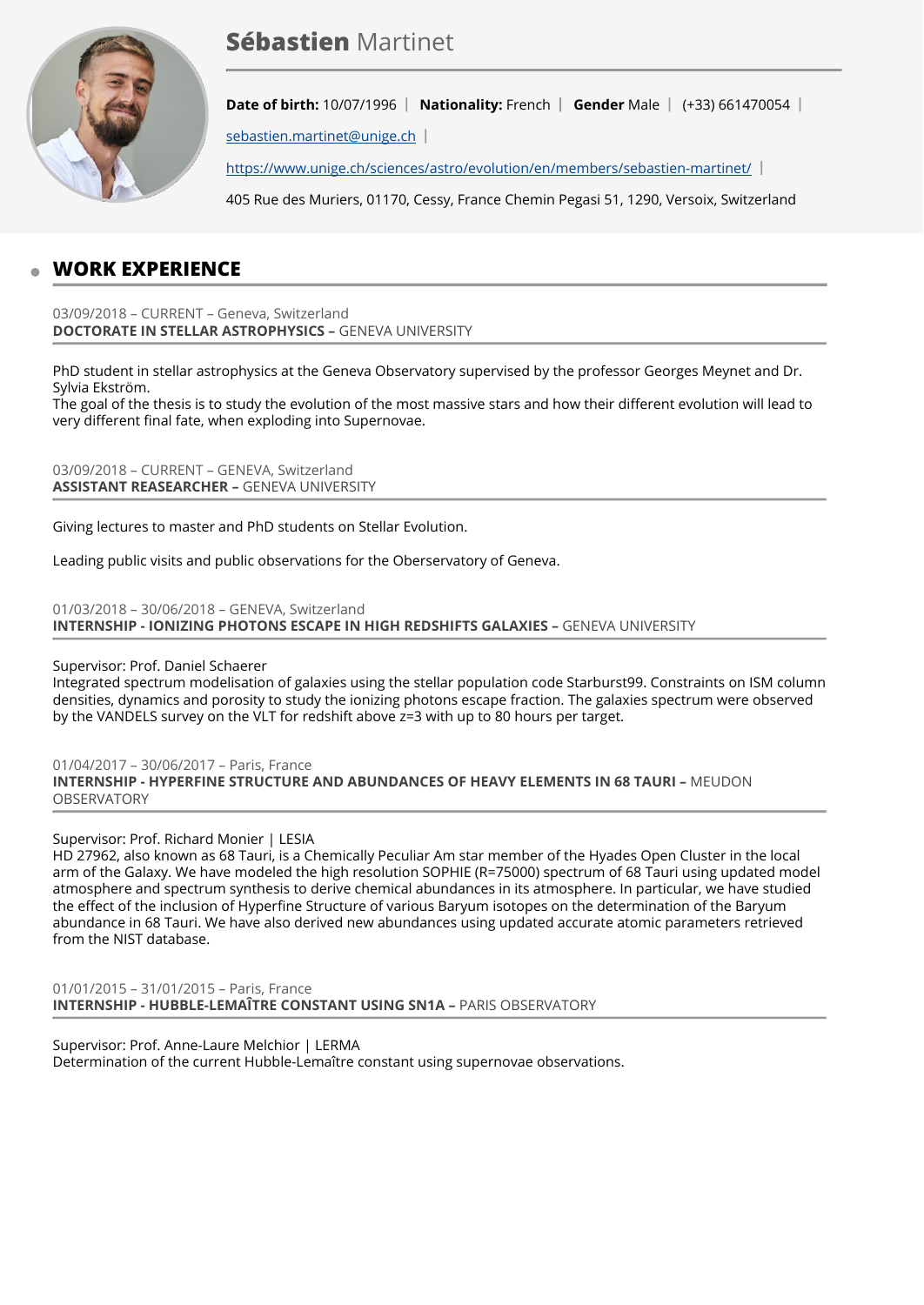## **EDUCATION AND TRAINING**

01/09/2017 – 30/06/2018 – Grenoble, France **MASTER 2ND YEAR: ASTROPHYSICS –** Université Grenobles-Alpes

Lectures: MHD,Radiative Transfer, Disks, Planetology, High energy astrophysics, High angular resolution, Interferometry, Gravity and Galaxies dynamics, ISM

- 1 week observations: Observatoire de Haute-Provence (Observations, detectors studies, a posteriori treatment (Bayesian approach))

- 1 week observations : IRAM 30m, Spain (Herbig Haro jets studies , 30h observations in CO(1-0) and CO(2-1))

01/09/2016 – 30/06/2017 – Paris, France **MASTER 1ST YEAR: GENERAL PHYSICS –** Universié Pierre et Marie Curie, Paris VI

#### Option Plasma

01/09/2013 – 30/06/2016 – Paris, France **BACHELOR: FUNDAMENTAL PHYSICS –** Universié Pierre et Marie Curie, Paris VI

Bachelor project (Thermodynamics): studies and probes of instabilities and particles velocity power law in the Rayleigh-Bénard and Bénard-Marangoni cells.

### **LANGUAGE SKILLS**

#### **Mother tongue(s):** FRENCH

**Other language(s):**

|                | UNDERSTANDING  |                | <b>SPEAKING</b>   |                    | <b>WRITING</b> |
|----------------|----------------|----------------|-------------------|--------------------|----------------|
|                | Listening      | Reading        | Spoken production | Spoken interaction |                |
| <b>SPANISH</b> | A <sub>2</sub> | B <sub>1</sub> | A2                | A2                 | B <sub>1</sub> |
| <b>ENGLISH</b> |                |                |                   | C2                 |                |

Levels: A1 and A2: Basic user; B1 and B2: Independent user; C1 and C2: Proficient user

### **DIGITAL SKILLS**

Python  $|$  Git  $|$  Linux  $|$  C++  $|$  Fortran  $|$  Windows  $|$  LaTeX  $|$  Microsoft Office  $|$  IDL  $|$  Matlab  $|$  C

#### **PUBLICATIONS**

**Convective core sizes in rotating massive stars. I. Constraints from solar metallicity OB field stars** 

<https://ui.adsabs.harvard.edu/abs/2021A%26A...648A.126M/abstract> – 2021

**Ionizing photon production of Population III stars: effects of rotation, convection, and initial mass function** 

<https://ui.adsabs.harvard.edu/abs/2021MNRAS.506.5731M/abstract>– 2021

**Grids of stellar models with rotation - V. Models from 1.7 to 120 M⊙ at zero metallicity** 

<https://ui.adsabs.harvard.edu/abs/2021MNRAS.501.2745M/abstract>– 2021

**Grids of stellar models with rotation. VI. Models from 0.8 to 120M⊙ at a metallicity Z = 0.006** 

<https://ui.adsabs.harvard.edu/abs/2021A%26A...652A.137E/abstract> – 2021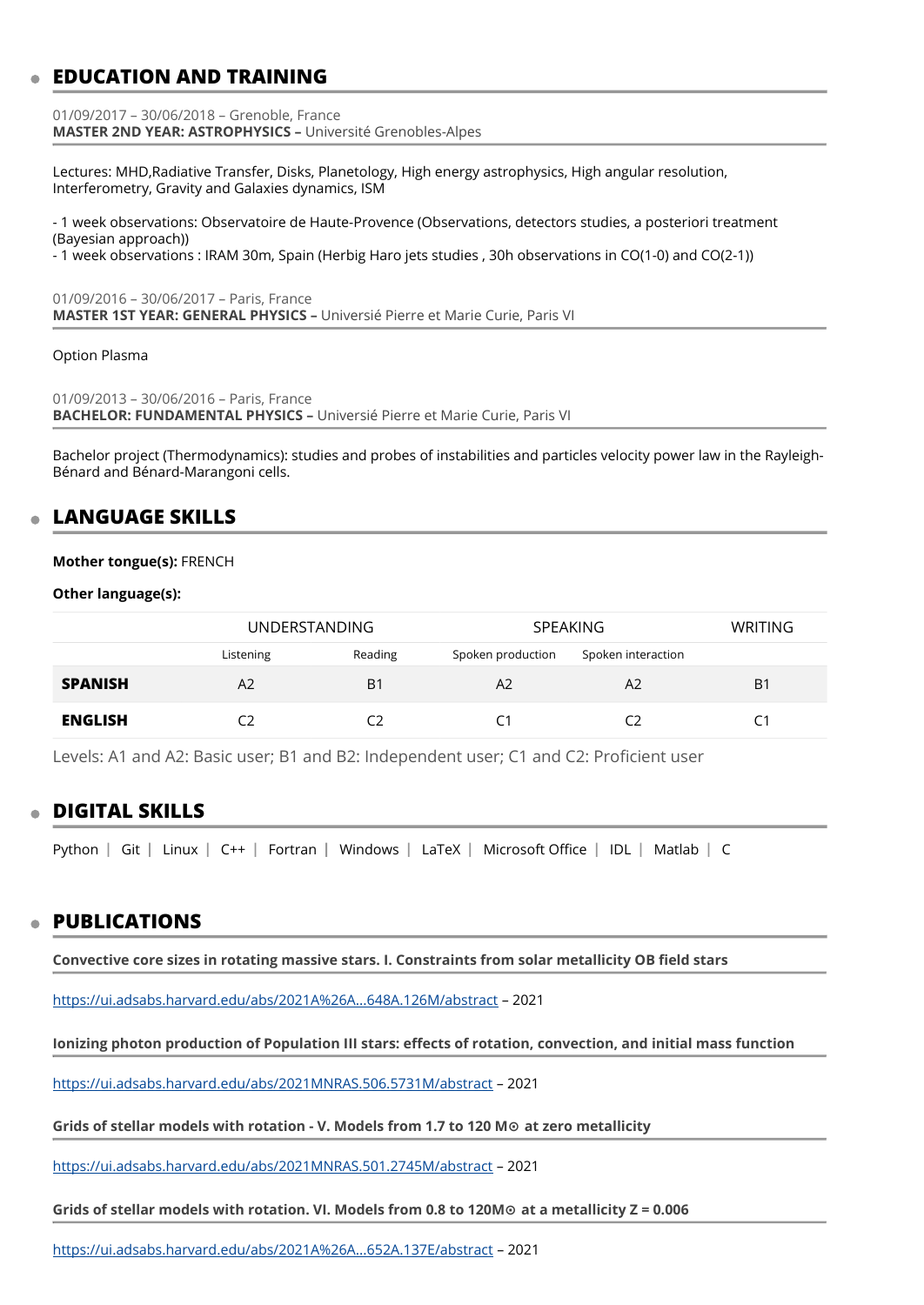<https://ui.adsabs.harvard.edu/abs/2017sf2a.conf...61M/abstract>– 2017

### **DRIVING LICENCE**

**Driving Licence:** B

### **CONFERENCES AND SEMINARS**

09/09/2019 – 13/09/2019 – Geneva, Switzerland **Stars as Probes of First-Star Nucleosynthesis, the IMF, and Galactic Assembly** 

Invited Speaker, talking about "Mechanical Mass loss for fast rotating Population III stars"

03/05/2021 – 07/05/2021 – Ireland **International Astronomical Union Symposium 361: Massive Stars Near & Far** 

Selected talk, about 'Rotating (P)PISNe progenitors at very low and solar metallicity"

01/11/2021 – 07/11/2021 – Germany **XXth Nuclear Astrophysics Workshop on Ringberg Castle** 

Selected talk, about 'Short-lived nuclei in very massive stars"

### **HONOURS AND AWARDS**

#### 2019

#### **Short term scientific mission – ChETEC COST ACTION**

Grant to visit Prof. Raphaël Hirschi in Keele University, UK.

#### 2020

**MERAC Funding and Travel Awards – Swiss Society of Astronomy and Astrophysics (SSAA)** 

Grant to visit Prof. Carla Frölich in NCSU, USA for a 3-weeks collaboration.

#### **HOBBIES AND INTERESTS**

#### **Boxing**

Vice champion of Île-de-France 2017. Participation to the French boxing championship 2017.

**Rugby** 

**Judo** 

**Biology** 

Learning bachelor-level biology on my off-time.